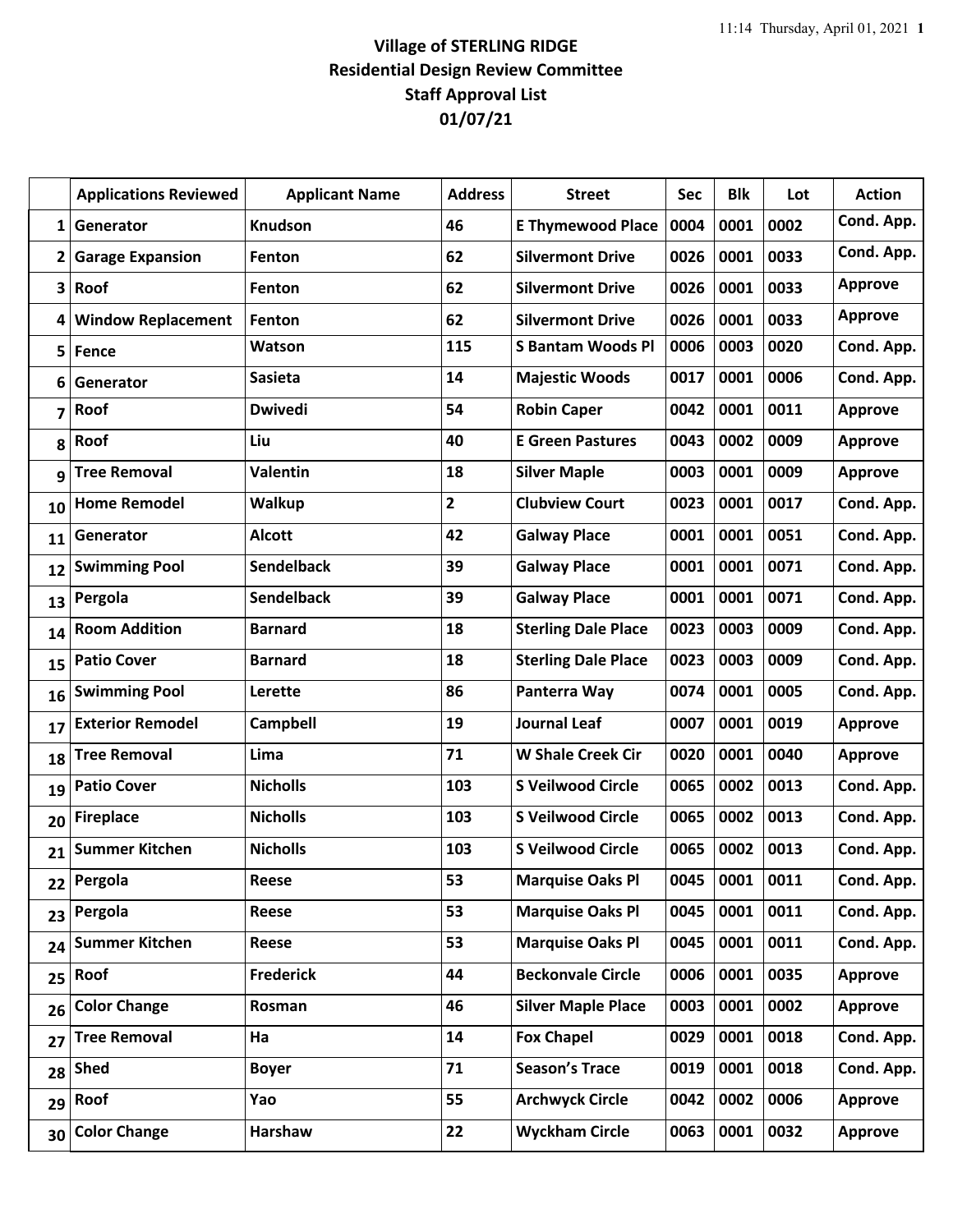## **Village of STERLING RIDGE Residential Design Review Committee Staff Approval List 01/07/21**

| 31 | <b>Fence</b>          | Oliphant         | 10 | <b>Daylight Ridge</b>    | 0019 | 0002      | 0019 | <b>Approve</b> |
|----|-----------------------|------------------|----|--------------------------|------|-----------|------|----------------|
| 32 | Roof                  | <b>Munoz</b>     | 14 | <b>Estherwood Place</b>  | 0099 | 0002      | 0032 | <b>Approve</b> |
| 33 | Roof                  | Girish           | 22 | <b>Ebony Oaks</b>        | 0056 | 0001      | 0029 | <b>Approve</b> |
| 34 | Roof                  | <b>Nunez</b>     | 14 | <b>W Archwyck Cir</b>    | 0042 | 0001      | 0001 | <b>Approve</b> |
| 35 | Roof                  | Zimmermann       | 39 | W Archwyck Cir           | 0042 | 0002      | 0004 | <b>Approve</b> |
| 36 | Roof                  | <b>Santos</b>    | 11 | <b>Lagato Place</b>      | 0044 | 0001      | 0029 | <b>Approve</b> |
| 37 | <b>Fence</b>          | Hammond          | 6  | <b>Red Adler</b>         | 0042 | 0001      | 0018 | <b>Approve</b> |
| 38 | Roof                  | <b>Campbell</b>  | 19 | <b>Journal Leaf</b>      | 0007 | 0001      | 0019 | <b>Approve</b> |
| 39 | <b>Summer Kitchen</b> | Carr             | 91 | <b>E Ambassador</b>      | 0033 | 0001      | 0008 | Cond. App.     |
| 40 | <b>Swimming Pool</b>  | Ramirez          | 74 | <b>Beckonvale Circle</b> | 0006 | 0001      | 0012 | Cond. App.     |
| 41 | Pergola               | Ramirez          | 74 | <b>Beckonvale Circle</b> | 0006 | 0001      | 0012 | Cond. App.     |
| 42 | <b>Fence</b>          | <b>Thomas</b>    | 19 | <b>Poplar Pine Place</b> | 0011 | 0003      | 0051 | Cond. App.     |
| 43 | <b>Swimming Pool</b>  | Fasula           | 27 | <b>Cotillion Court</b>   | 0010 | 0001      | 0002 | Cond. App.     |
| 44 | <b>Firepit</b>        | Wright           | 3  | <b>N Players Crest</b>   | 0083 | 0002      | 0001 | Cond. App.     |
| 45 | <b>Bench</b>          | Wright           | 3  | <b>N Players Crest</b>   | 0083 | 0002      | 0001 | <b>Approve</b> |
| 46 | Counter               | Wright           | 3  | <b>N Players Crest</b>   | 0083 | 0002      | 0001 | Cond. App.     |
| 47 | Pergola               | <b>Wright</b>    | 3  | <b>N Players Crest</b>   | 0083 | 0002      | 0001 | Cond. App.     |
| 48 | <b>Putting Green</b>  | Palmer           | 30 | <b>Loftwood Circle</b>   | 0077 | 0003      | 0017 | <b>Approve</b> |
| 49 | <b>Trampoline</b>     | Palmer           | 30 | <b>Loftwood Circle</b>   | 0077 | 0003      | 0017 | Cond. App.     |
| 50 | <b>Siding Repair</b>  | Camacho          | 22 | <b>Cotillion Court</b>   | 0005 | 0001      | 0005 | <b>Approve</b> |
| 51 | Pergola               | <b>Michaelis</b> | 43 | <b>W Beckonvale Cir</b>  | 0006 | 0002      | 0013 | Cond. App.     |
| 52 | <b>Firepit</b>        | <b>Michaelis</b> | 43 | <b>W Beckonvale Cir</b>  | 0006 | 0002      | 0013 | Cond. App.     |
| 53 | <b>Summer Kitchen</b> | <b>Michaelis</b> | 43 | <b>W Beckonvale Cir</b>  | 0006 | 0002 0013 |      | Cond. App.     |
| 54 | Patio                 | <b>Michaelis</b> | 43 | <b>W Beckonvale Cir</b>  | 0006 | 0002      | 0013 | Cond. App.     |
| 55 | Fence                 | Rabel            | 38 | <b>Montfair Park Cir</b> | 0068 | 0002      | 0005 | Cond. App.     |
| 56 | <b>Swimming Pool</b>  | Wright           | 3  | <b>N Players Crest</b>   | 0083 | 0002      | 0001 | Cond. App.     |
| 57 | <b>Fence Stain</b>    | <b>Munoz</b>     | 14 | <b>Estherwood Place</b>  | 0099 | 0002      | 0032 | <b>Approve</b> |
| 58 | <b>Fire Pit</b>       | Heimbach         | 7  | <b>Stanwick Place</b>    | 0003 | 0001      | 0034 | Cond. App.     |
| 59 | <b>Windows</b>        | <b>Alvarado</b>  | 82 | <b>Whetstone Ridge</b>   | 0074 | 0001      | 0012 | Cond. App.     |
| 60 | <b>Tree Removal</b>   | Reddy            | 18 | N Player Crest           | 0083 | 0001      | 0022 | Cond. App.     |
| 61 | <b>Garage Door</b>    | Camacho          | 22 | <b>Cotillion Court</b>   | 0010 | 0001      | 0005 | <b>Approve</b> |